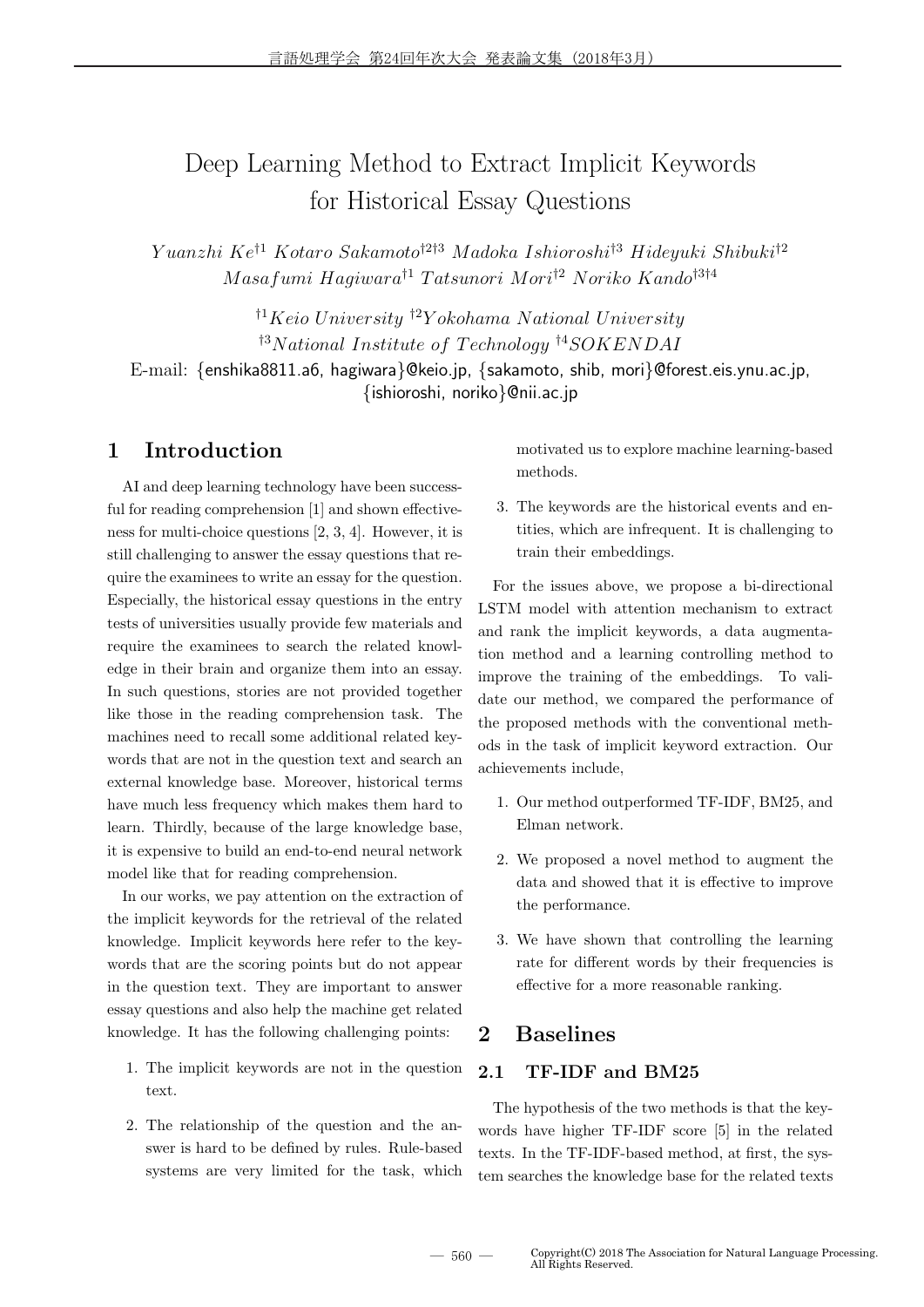

**Fig. 1.** Architecture of the neural network for ranking in our system.

by the TF-IDF score, then ranks the content words by the TF-IDF scores of the words. Finally, the system outputs the top-ranked words that are not included in the question text.

The BM25-based method is similar to the TF-IDFbased method, but the Okapi BM25 [6] algorithm is used instead of TF-IDF.

#### **2.2 Elman Network**

Elman network is a simple recurrent neural network (RNN) model. It has been reported to be effective to extract the implicit keywords [7]

## **3 Methodology**

# **3.1 Bi-directional RNN of LSTM with Attention For Ranking**

The architecture of the proposed neural network is shown in Fig. 1. Formally, denote the vectors of words in the input text as  $\mathbf{x}_1, \mathbf{x}_2, \mathbf{x}_3, \dots, \mathbf{x}_t, \dots, \mathbf{x}_n$ , where *n* is the length of the input. The output of each **LSTM** unit  $y_t$  is the follows:

$$
\mathbf{f}_{t} = \sigma \left(\mathbf{W}_{f} \left[\mathbf{y}_{t-1}, \mathbf{x}_{t}\right] + \mathbf{b}_{f}\right),
$$
\n
$$
\mathbf{i}_{t} = \sigma \left(\mathbf{W}_{i} \left[\mathbf{y}_{t-1}, \mathbf{x}_{t}\right] + \mathbf{b}_{i}\right),
$$
\n
$$
\tilde{\gamma}_{t} = \tanh \left(\mathbf{W}_{c} \left[\mathbf{y}_{t-1}, \mathbf{x}_{t}\right] + \mathbf{b}_{c}\right),
$$
\n
$$
\gamma_{t} = \mathbf{f}_{t} * \gamma_{t-1} + \mathbf{i}_{t} * \tilde{\gamma}_{t},
$$
\n
$$
\mathbf{o}_{t} = \sigma \left(\mathbf{W}_{o} \left[\mathbf{y}_{t-1}, \mathbf{x}_{t}\right] + \mathbf{b}_{o}\right),
$$
\n
$$
\mathbf{y}_{t} = \mathbf{o}_{t} * \tanh \left(\gamma_{t}\right),
$$
\n(1)

where,  $\sigma(\cdot)$  and  $*$  are the element-wise sigmoid function and multiplication operator.

The attention mechanism is to compute a logistic regression for each output of the LSTM units as its coefficient of importance. Denote  $a_t$  as the attention of  $y_t$ ,

$$
a_t = \sigma \left( W_a \left[ \mathbf{y}_t \right] + b_a \right). \tag{2}
$$

The final output prediction for each class is,

$$
\mathbf{z} = \sum_{t}^{n} (a_t \cdot \mathbf{y}_t), \qquad (3)
$$

$$
\mathbf{Pr}\left(\hat{y} = i | s\right) = \frac{\exp\left(\mathbf{W}_p^i \mathbf{z} + \mathbf{b}_p^i\right)}{\sum_{i' \in \mathcal{E}} \exp\left(\mathbf{W}_p^i \mathbf{z} + \mathbf{b}_p^i\right)}.
$$
 (4)

Here *i* is one of the keywords in the keyword candidate set *I*.

#### **3.2 Learning Rate Controlling**

The frequencies of the words in the answers are inevitably unbalanced. The corresponding parameters of the more frequent words are updated more times. As the proposed model is deep, it is easy to be overfitted by the unbalanced data. To balance the training progress for different words, we control the learning rate for each word according to its frequency in the dataset. Formally, denote  $\alpha$  as the global learning rate,  $TF(i_k)$  as the frequency of keyword candidate  $i_k$ , the learning rate  $\alpha_k$  for keyword candidate  $i_k$  is defined as the follows,

$$
\alpha_k = \frac{\alpha}{TF(i_k)}.\tag{5}
$$

Hence, the parameters for the frequent words are trained more slower while those for the rare ones are trained more faster.

#### **3.3 Data Augmentation**

In Japanese, the subjects are often omitted. In the glossary included in our corpus to train the word embeddings, when the subject is always shown as the title, the descriptions of most documents do not contain the subject. It makes the machine difficult to make use of them to build relationship between the subject and the description. To help the machine to recognize the relationship between them, we made a script to concatenate the subject word and each sentence in the description for each document in the glossary.

 $\lambda$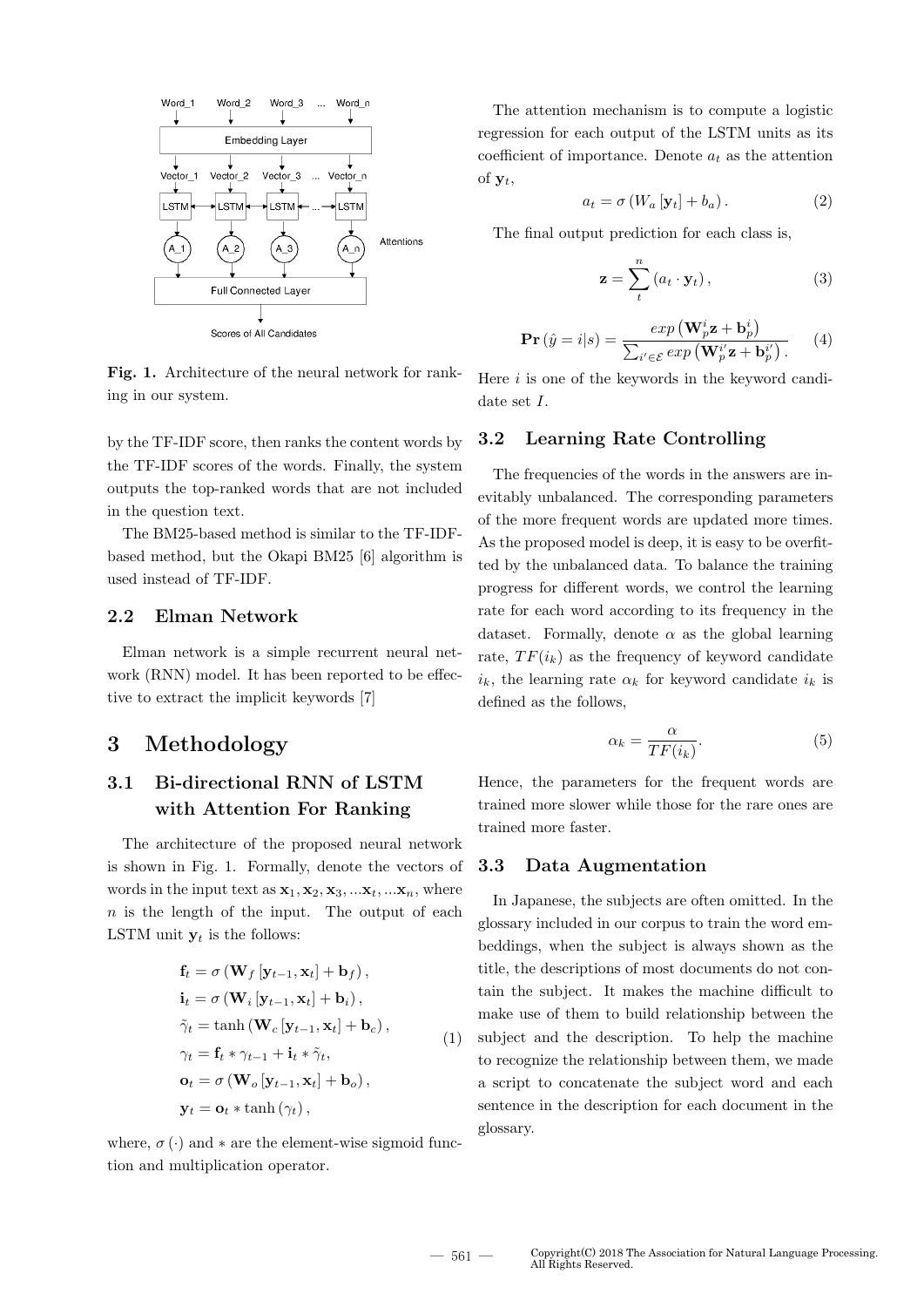### **4 Experiments**

### **4.1 Purpose**

To validate the effectiveness of our proposed method, we compared its performance for the implicit keyword extraction task with the baselines. We investigated the ranking scores of the candidate keywords ranked by different methods, and compare them with the gold standards. Besides, in order to validate the data augmentation method alone, we also applied it to Elman network and compared it with the vanilla Elman network.

#### **4.2 Setup**

The knowledge resource we used was 3 history textbooks, 1 glossary (7,038 terms included), and 6 exercise books (1,205 questions includes). The textbooks include "世界史 A", "新選世界史 B" and "世界史 B" published by Tokyo Shoseki. The glossary is "世界史 B 用語集改訂版" published by Yamakawa Shuppansha. The exercise books include "詳説世界史論述問 題集" published by Yamakawa Shuppansha, "実力を つける世界史100題改訂第3版" and "段階式世界 史論述のトレーニング" published by Z-kai, "判る解 ける書ける世界史論述" published by Kawai Publishing, "大学入試世界史 B 論述問題が面白いほど解ける 本" published by KADOKAWA/Chukei, and "世界 史論述練習帳 new" published by Parade. The text book and the glossary were employed to pretrain the word embeddings, with data augmentation described in Section 3.3. The question and answers pairs in the exercise books were used to train the ranking models. For the test set, we used the first question on world history of the admission test of Tokyo University from 2000 to 2011 (totally 12 questions).

#### **4.3 Metric**

Because we want to investigate whether the methods are able to rank the correct keywords as high as possible, we use Mean Average Precision at K (MAP@K) [8] as the metric. To observe whether the keywords are gathered at the top, and for ease of comparison between the proposed methods and the reported performance of the baselines [7],

**Table 1.** The Performance Measured by MAP@K. "DA" refers to data augmentation. "LC" refers to learning rate controlling.

| Method                   | @5    | @10   |
|--------------------------|-------|-------|
| Baseline(TF-IDF) [7]     | 0.522 | 0.433 |
| Baseline(BM25) [7]       | 0.493 | 0.425 |
| Baseline (Elman net) [7] | 0.594 | 0.572 |
| $Proposed(Elman net+DA)$ | 0.712 | 0.643 |
| Proposed(BiLSTM+DA)      | 0.732 | 0.651 |
| Proposed(BiLSTM+DA+LC)   | 0.729 | 0.675 |

**Table 2.** The average hits with/without learning rate controlling. "DA" refers to data augmentation. "LC" refers to learning rate controlling.

| Method                 | @5    | @10    |
|------------------------|-------|--------|
| Proposed(BiLSTM+DA)    | 2.083 | -3.667 |
| Proposed(BiLSTM+DA+LC) | 2.333 | 4.08   |

# **5 Results and Discussion**

### **5.1 Results**

The results are shown in Table 1. The proposed method achieved the best performance. The Elman network with data augmentation outperformed the baseline Elman network. Learning rate controlling improved the MAP@10 of the RNN of LSTM, but failed to improve the MAP@5 of it. It is an interesting result, hence we additionally compared the average hits of the keywords with and without learning rate controlling as shown in Table 2. We find that even though there is not significant difference between MAP@5 with or without learning rate controlling, the learning rate controlling brings more hits of correct keywords at top 5 and at top 10.

#### **5.2 Discussion**

The results show that the proposed method is more effective than the conventional ones. The improvement of Elman network brought by data augmentation in the results indicates that data augmentation is very powerful to improve the performance. The improvement of the average hits by learning rate controlling shows that it is effective to make the system to highly rank more correct keywords.